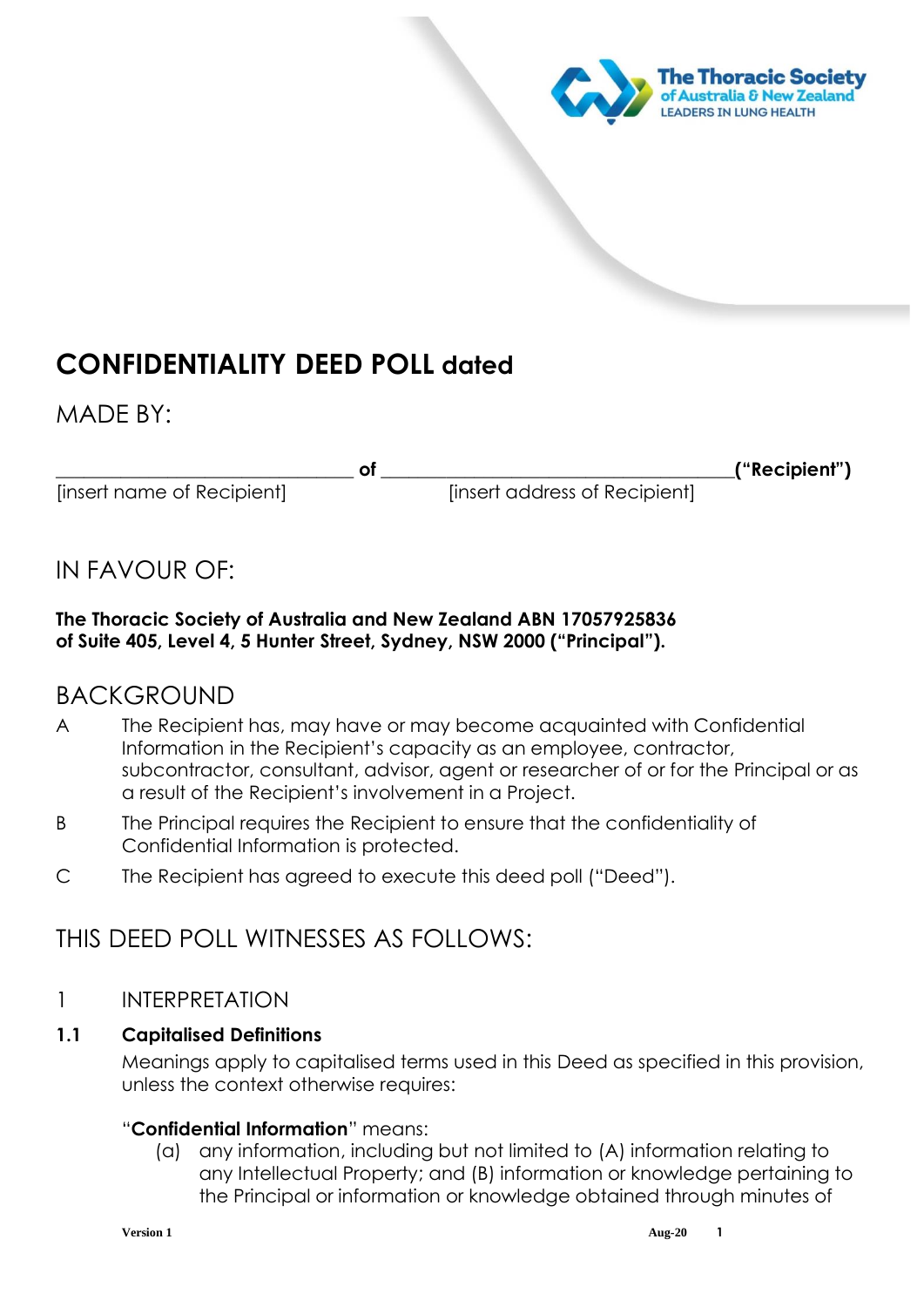meetings, agendas, letters, written communications, memoranda, file notes, papers, committee and sub-committee activities and reports and research activities) in any form which has come or may come to the knowledge or possession of the Recipient by any means or which is given to the Recipient directly or indirectly including:

- (i) by virtue of the Recipient being an employee, contractor, subcontractor, consultant, advisor, agent or researcher of or for the Principal; or
- (ii) in the course of the Recipient's tenure in any capacity with the Principal; or
- (iii) as a result of the Recipient being involved with a Project;

but does not include:

- (b) information which, at the time of disclosure, was in the public domain; or
- (c) information which, subsequent to disclosure, enters the public domain except through a breach of this Deed or any other obligation of confidence.

**"Documentation"** includes all documents, manuals, notes, user guides, functional and technical manuals, drawings, video, performances, specifications, data, reports, scripts, treatments, story boards and designs developed or produced by the Principal (either alone or in collaboration with others) in relation to or in connection with the Project or incorporating the Intellectual Property;

**"Intellectual Property"** means all intellectual property rights of the Principal whether now existing or created after the date of this Deed including but not limited to copyright and neighbouring rights, registered and unregistered trade and service marks, business and domain names, all rights in relation to inventions (including patents and patent applications), designs, confidential information, trade secrets, know how, research data, recipes, formulae, discoveries, instructions, literature, training materials and any other intangible property rights whether registered or not and whether or not created in collaboration with others, related in any way to the property, products, projects, services or creations.

**"Personal Information"** means information or an opinion about an identified individual or an individual who is reasonably identifiable (a) whether the information or opinion is true or not; and (b) whether the information or information is recorded in a material form or not.

**"Project"** means any project, venture or activity undertaken by the Principal in pursuance of its mission including but not limited to research projects, sponsorship projects, projects relating to grants, accreditation activities, award activities, conferences and projects sponsored by the Principal or by third parties.

### **1.2 Interpretational Rules**

Rules of interpretation apply to this Deed as specified in this provision, unless this Deed specifies otherwise:

(a) **(headings):** headings and subheadings are for convenience only and do not affect interpretation;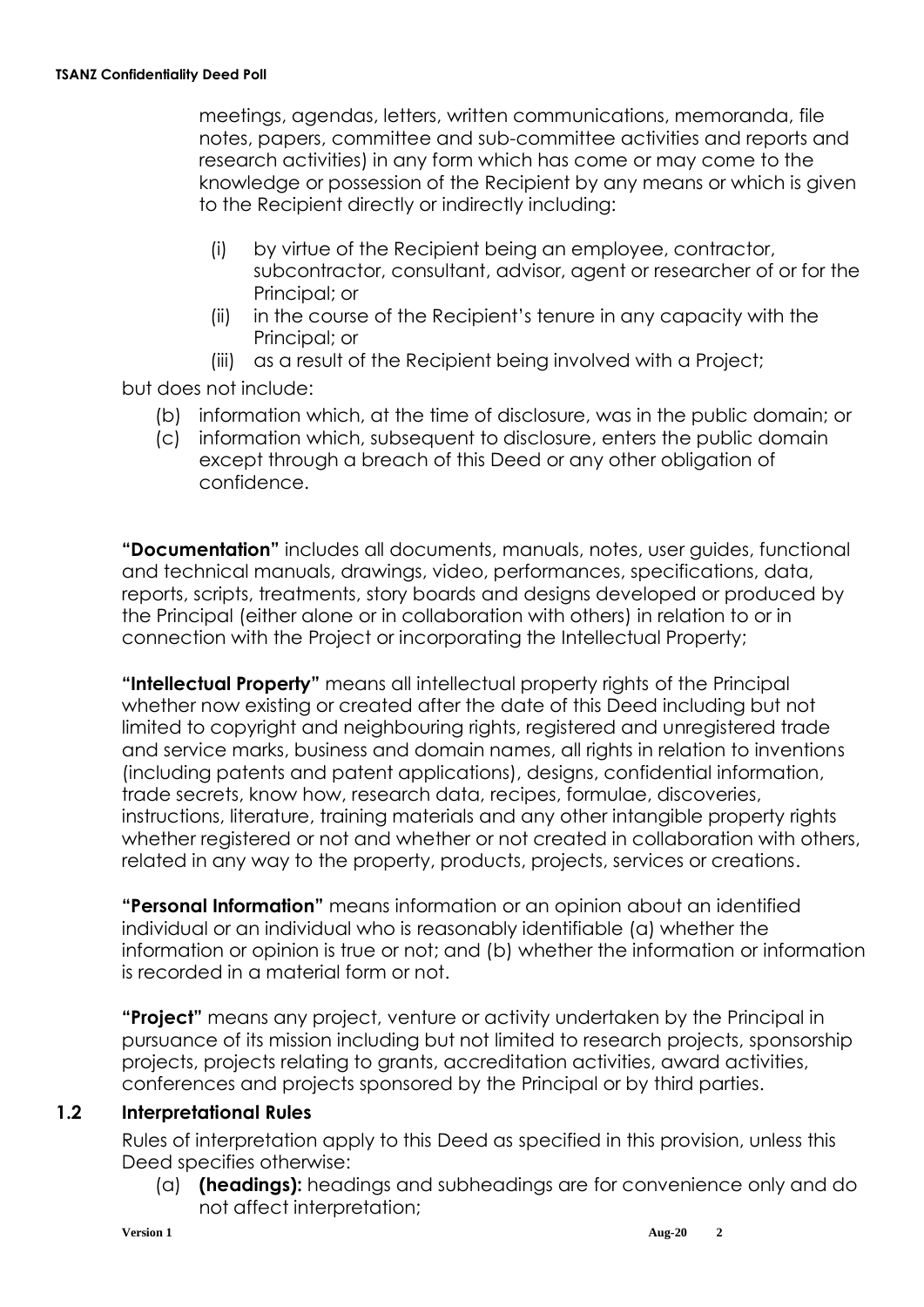- (b) **(plurality):** words denoting the singular number include the plural, and the converse also applies;
- (c) **(gender):** words denoting any gender include all genders;
- (d) **(variants):** a defined word or expression has corresponding effect in relation to its other grammatical forms;
- (e) **(parties):** any reference to a Recipient or to the Principal in this Deed includes their executors, administrators, legal personal representatives, successors and permitted assigns and substitutes by way of assignment or novation;
- (f) **(amendments):** any reference to any agreement or document includes that agreement or document as amended, ratified, supplemented, novated or replaced at any time;
- (g) **(provisions):** any reference to a provision, comprising a clause, recital, schedule, annexure, exhibit, appendix or attachment, is a reference to a provision of this Deed;
- (h) **(inclusions):** the words "include", "including", "for example", and similar expressions are used without limitation; and
- (i) **(time):** the expression "at any time" includes reference to past, present and future time and the performance of any action from time to time and any liability at all times during any specified period.

## **1.3 Performance**

Any action required to be performed under any provision of this Deed on or before a day which is not a business day must be performed on or before the immediately following business day.

## 2 COVENANT AND WARRANTY

### **2.1 Acknowledgment**

The Recipient acknowledges and agrees that:

- (a) the Confidential Information is of a secret and confidential nature;
- (b) it is a requirement of the Recipient's or potential relationship with the Principal or the Recipient's role or potential role or the Recipient's involvement or potential involvement in a Project, that strict confidentiality is maintained at all times upon the terms of this Deed; and
- (c) unauthorised disclosure of any Confidential Information may be detrimental to the Principal or damage a Project or the business or operations of the Principal and may cause harm to the Principal.

### **2.2 Obligation to maintain confidentiality**

- (a) The Recipient must forever treat and keep the Confidential Information confidential and in the strictest secrecy and confidence except as permitted in this Deed.
- (b) The Recipient must comply with any instructions, policies and guidelines that may be issued from time to time by the Principal in relation to Confidential Information and to personal information and sensitive information.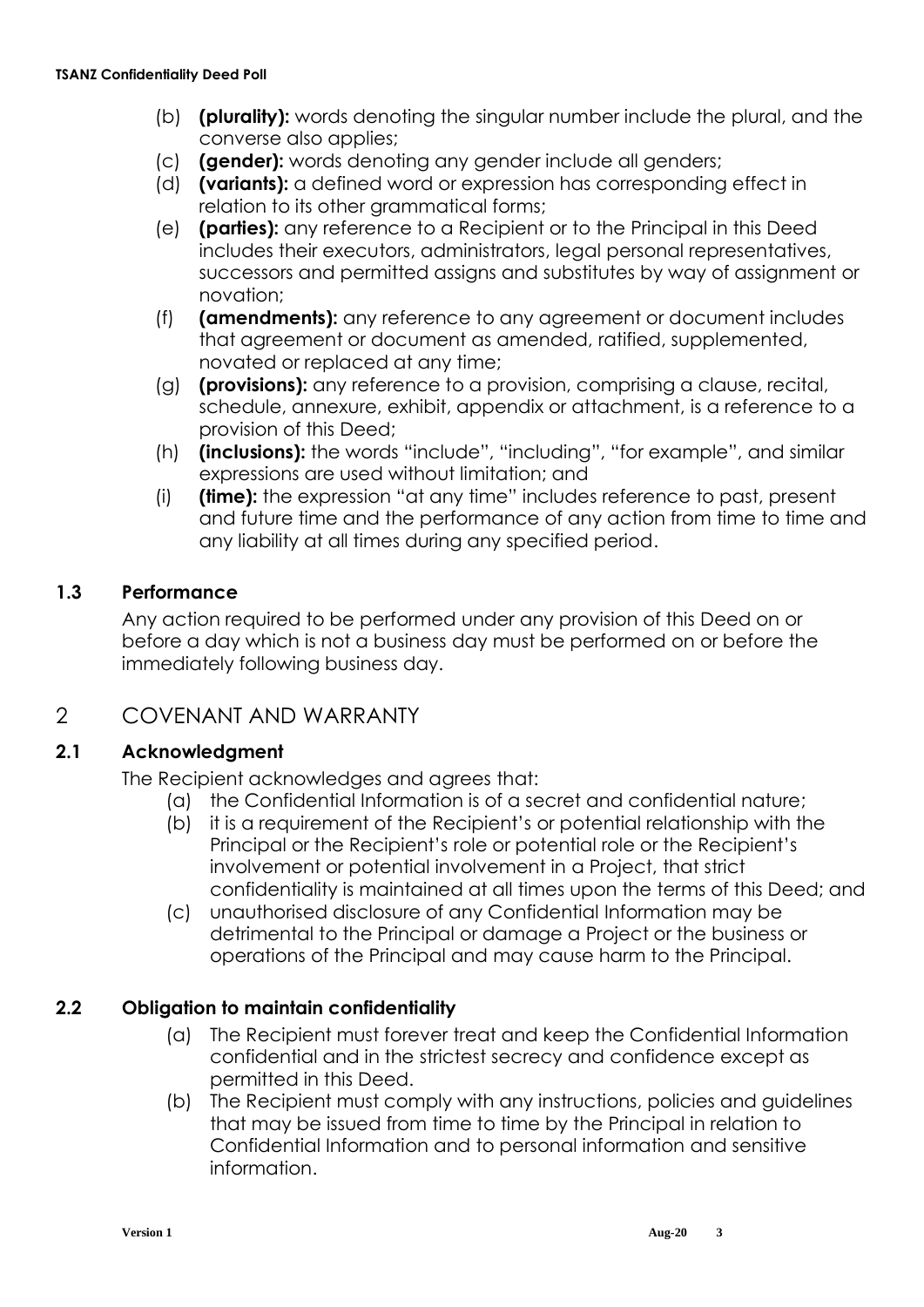### **2.3 Non-disclosure**

The Recipient must not disclose to any person other than to the Principal, a person who has signed a confidentiality deed, deed poll, agreement or undertaking in favour of the Principal or a person who is under an obligation to maintain confidentiality of the Confidential Information and must:

- (a) protect the Confidential Information and safeguard the Confidential Information against unauthorised publication or disclosure;
- (b) not use, copy or reproduce the Confidential Information for any reason or purpose except as directed by the Principal or in the discharge of Recipient's role in the Project or the Recipient's obligations or duties to the Principal;
- (c) safeguard the security and storage of Confidential Information and comply with any security measures in connection with Confidential Information that may be required by the Principal.

## **2.4 Authorised disclosure**

The Recipient may only disclose Confidential Information:

- (a) if required to do so under a binding order of a government agency, regulatory authority or any legal proceedings;
- (b) if required under any law or any administrative guideline, directive, request or policy having the force of law;
- (c) to a person within the Principal's organisation who is involved in a Project;
- (d) to a person who needs to know for the purposes of a Project or, who needs to know for the purposes of the Recipient carrying out their duties, obligations, or roles under any engagement of the Recipient by the Principal, where the Recipient has fully informed the person that the Confidential Information is confidential;
- (e) to a representative or advisor or consultant of the Principal who has signed a confidentiality deed, deed poll, agreement or undertaking in favour of the Principal;
- (f) to other persons who are subject to confidentiality obligations in favour of the Principal with respect to the Confidential Information; or
- (g) if a duly authorised representative of the Principal has consented to such disclosure in writing.

## **2.5 Privacy**

If the Recipient deals with, or is provided with, any Personal Information, the Recipient must keep such information in confidence in accordance with the terms of this Deed and must handle such information in accordance with the *Privacy Act 2001* and must:

- (a) ensure that such Personal Information is protected against loss, unauthorised access, use , modification, disclosure or misuse;
- (b) not use Personal Information other than for the purpose of performing the Recipient's duties, obligations, roles or activities in relation to the 's Recipient's engagement by the Principal or involvement with the Principal;
- (c) immediately notify the Principal upon becoming aware of a privacy breach in respect of Personal Information.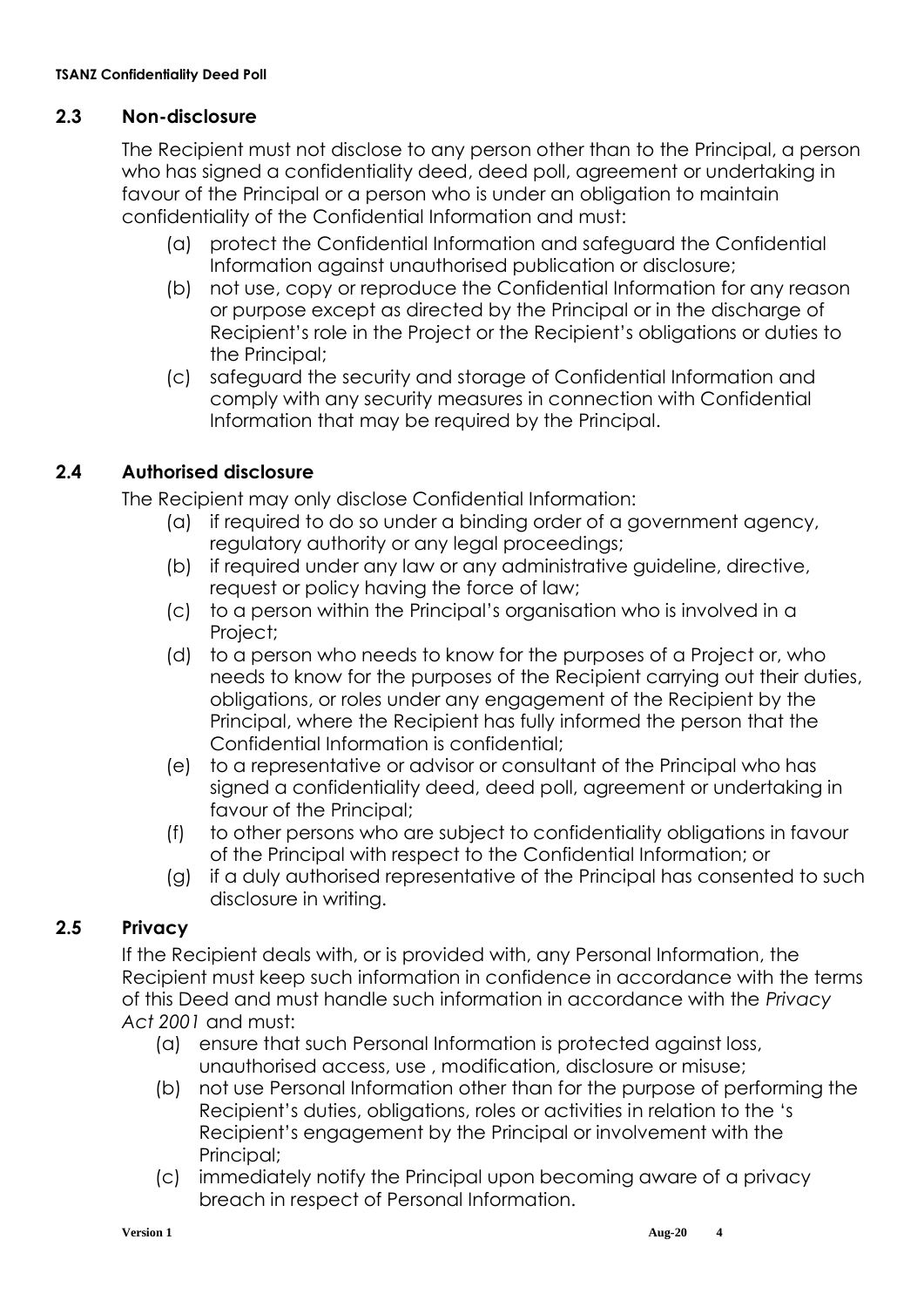## 3 BREACH

## **3.1 Breach of confidentiality**

If, during the Recipient's engagement, tenure, employment or involvement with the Principal, the Recipient breaches an obligation under this Deed, the Principal may terminate such engagement, tenure, employment or involvement as well as exercising any other rights or remedies that the Principal may have at law or in equity.

## 4 RETURN OF CONFIDENTIAL INFORMATION

### **4.1 Return**

If the Principal requests it, the Recipient must promptly return to the Principal, all Documentation, and all other records relating to or containing the Confidential Information in its possession, custody, power or control, except where:

- (a) the Recipient is required or allowed by law to retain such Confidential Information; or
- (b) the Recipient is an advisor or consultant of the Principal who is permitted to retain such Confidential Information under their terms of engagement.

If any such Confidential Information in the possession, custody, power or control of the Recipient is in a form that cannot be detached from equipment (including Confidential Information stored by electronic or electromagnetic means), the Recipient must erase the Confidential Information and provide a statutory declaration to the Principal confirming that all those records and any copies have been returned or erased as appropriate.

## 5 GOVERNING LAW

## **5.1 Governing Law**

This Deed is governed by and construed under the law of the State of New South Wales.

### **5.2 Jurisdiction**

Any legal action or proceeding in relation to this Deed against the Recipient or its property may be brought in any court of competent jurisdiction in the State of New South Wales.

### **5.3 Submission**

The Recipient, by execution of this Deed, irrevocably, generally and unconditionally submits to the non-exclusive jurisdiction of any court specified in this provision in relation to both itself and its property.

## 6 GENERAL PROVISIONS

### **6.1 Continuing obligations**

The obligations of the Recipient under this Deed are continuing and shall;